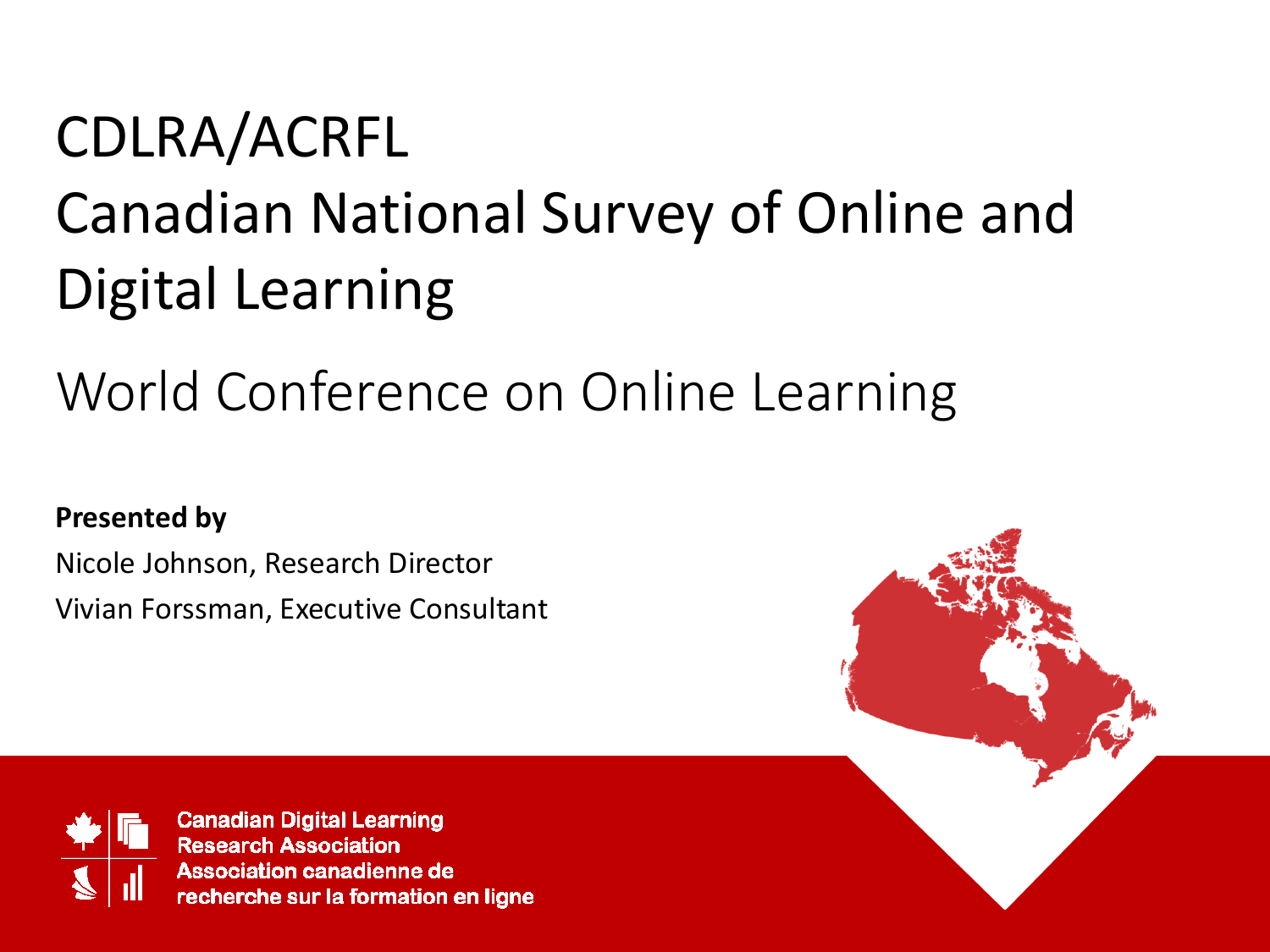

### Background to the Survey

Inaugural survey launched in 2017

Changes over time in response to feedback and to explore new areas of interest

One of our main aims is to ensure our work adds value to our responding institutions

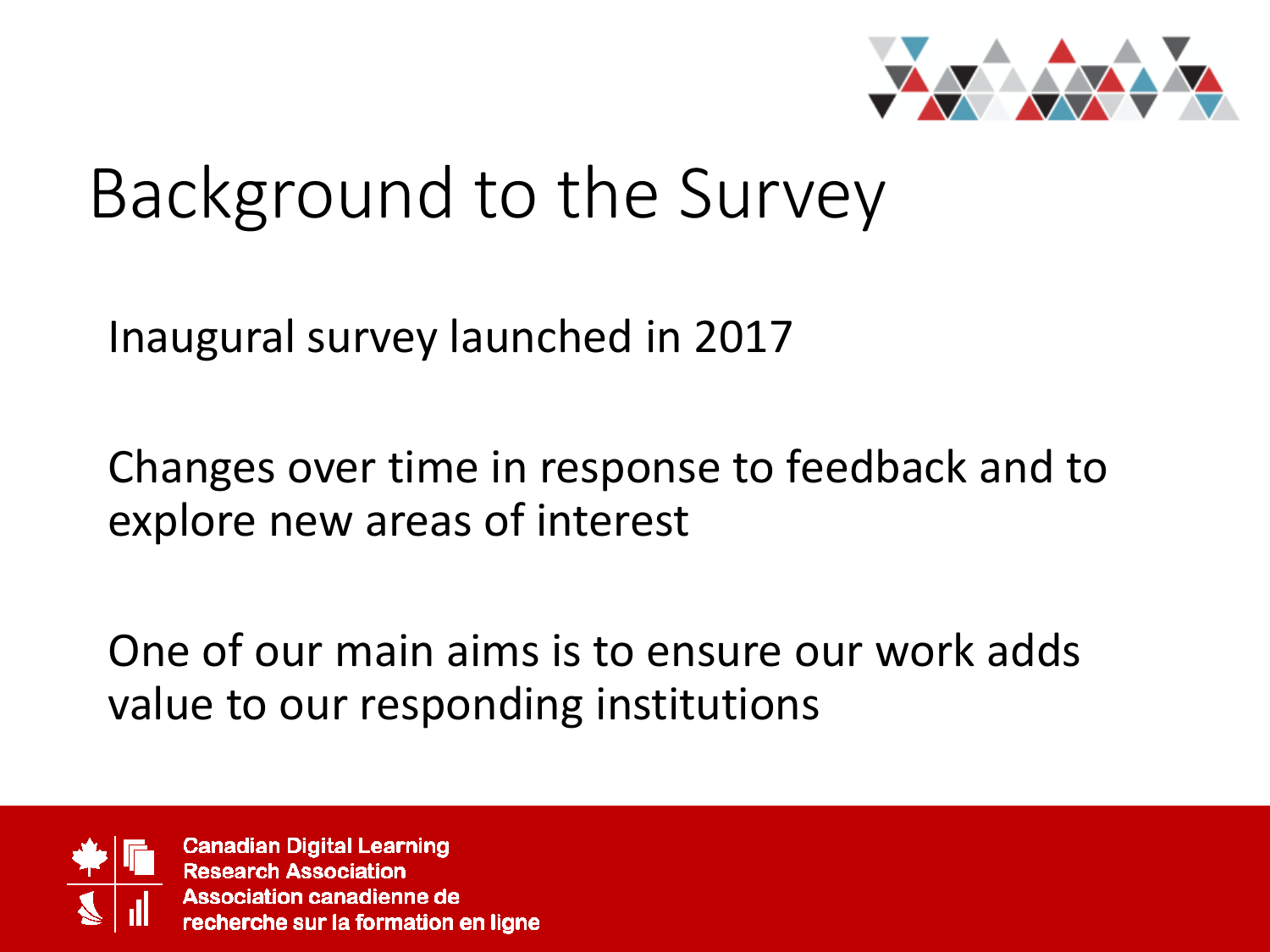

# Acknowledgements

This survey is made possible through the voluntary efforts of responding institutions. Thank you!

We also thank the following organizations for sponsoring the 2019 survey:



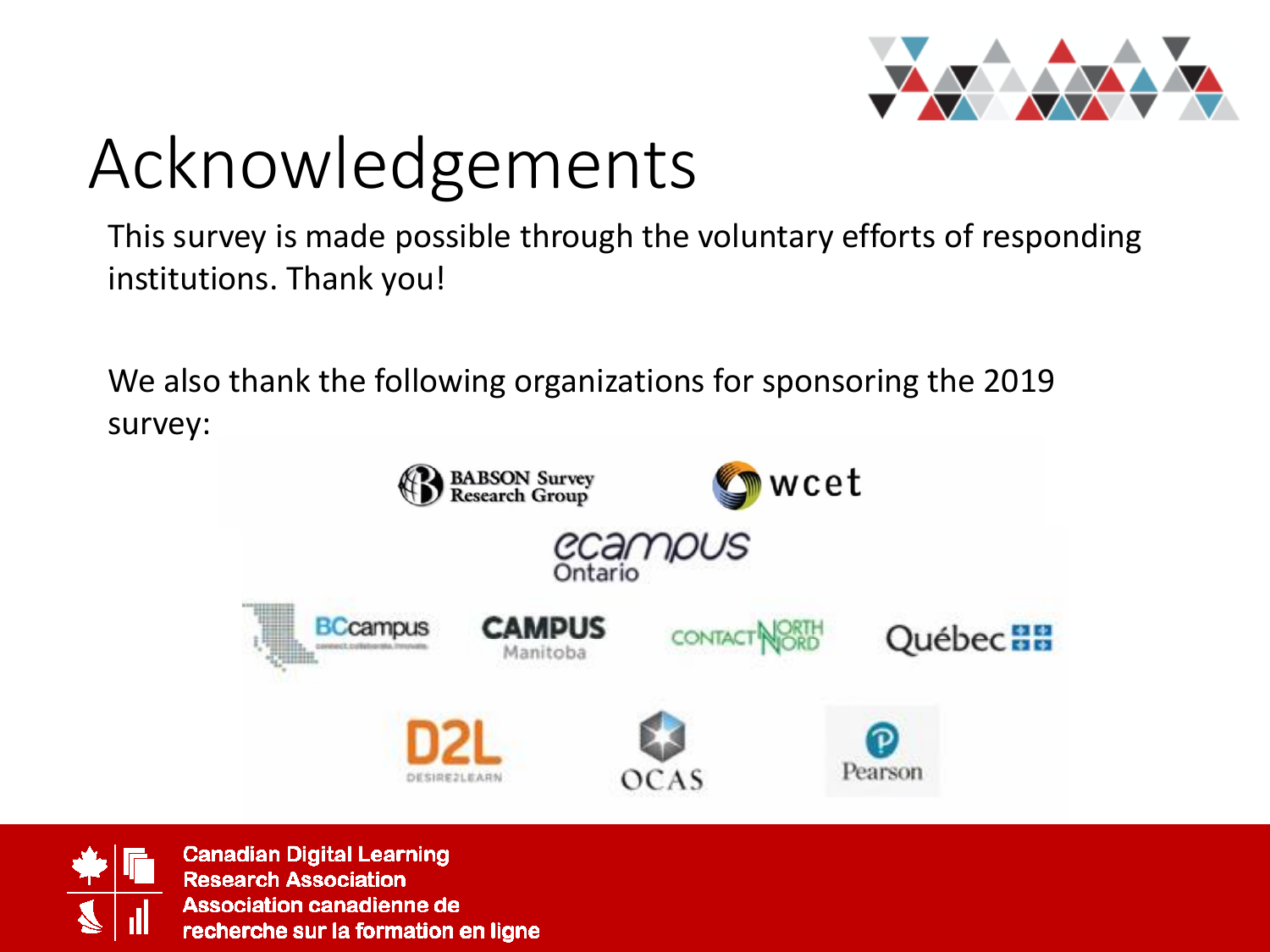# 2019 Survey Team



#### **Research Team**

- Nicole Johnson, Research Director
- Dr. Tricia Donovan, Executive Director
- Dr. Jeff Seaman, Babson Survey Research Group
- Dr. Tony Bates, CDLRA Advisor

#### **Executive Consultants**

- Dr. Denis Mayer
- Dr. Brian Desbiens
- Eric Martel
- Dr. Ross Paul
- Vivian Forssman
- Russ Poulin

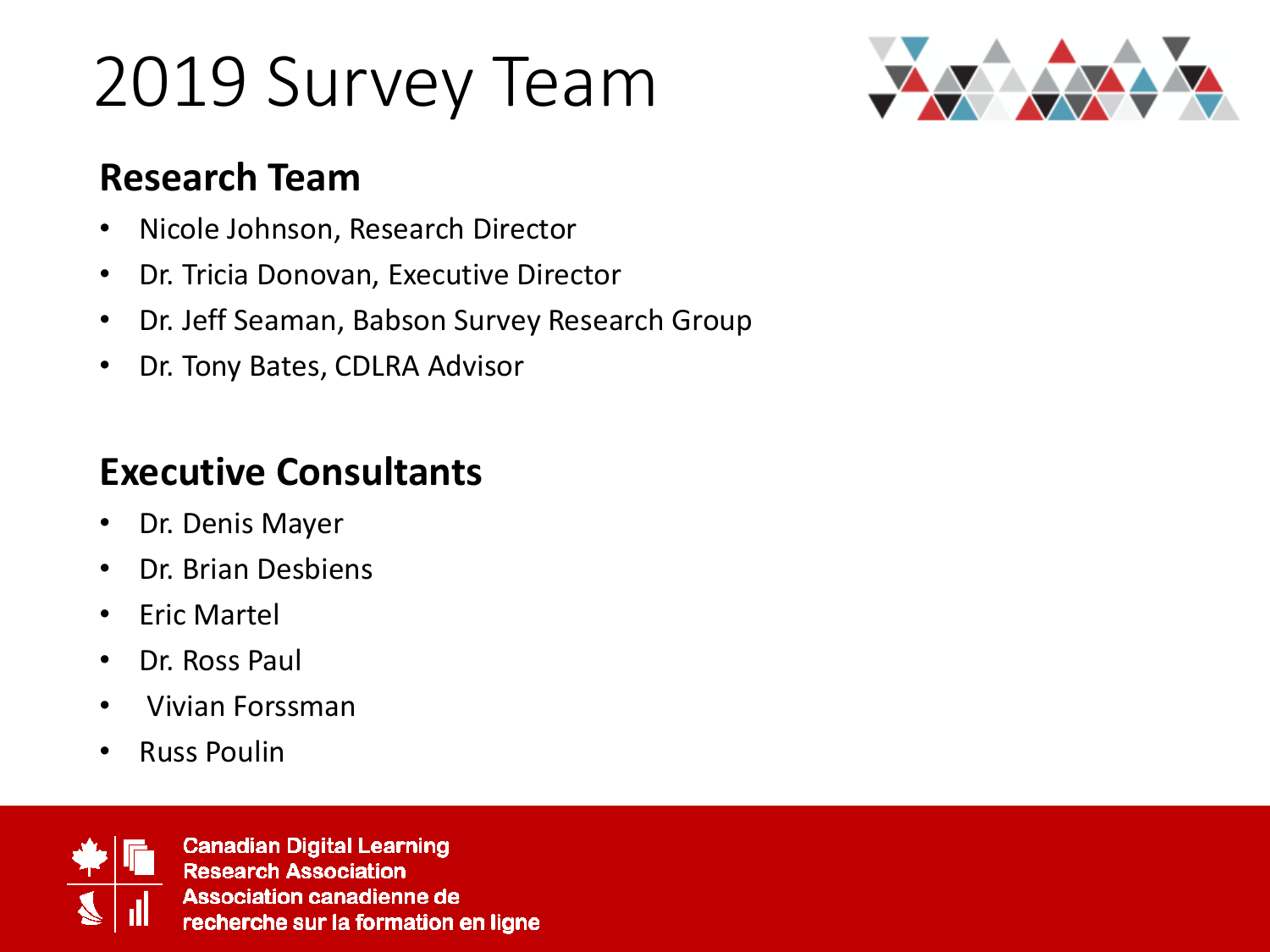

### Response Rate

Overall institutional **response rate was 70%** for all types of institutions

• 164 of 234 institutions

Since there was a higher response from larger institutions, **responding institutions represent 90%**  of the student population base

• **95% of online enrolments**

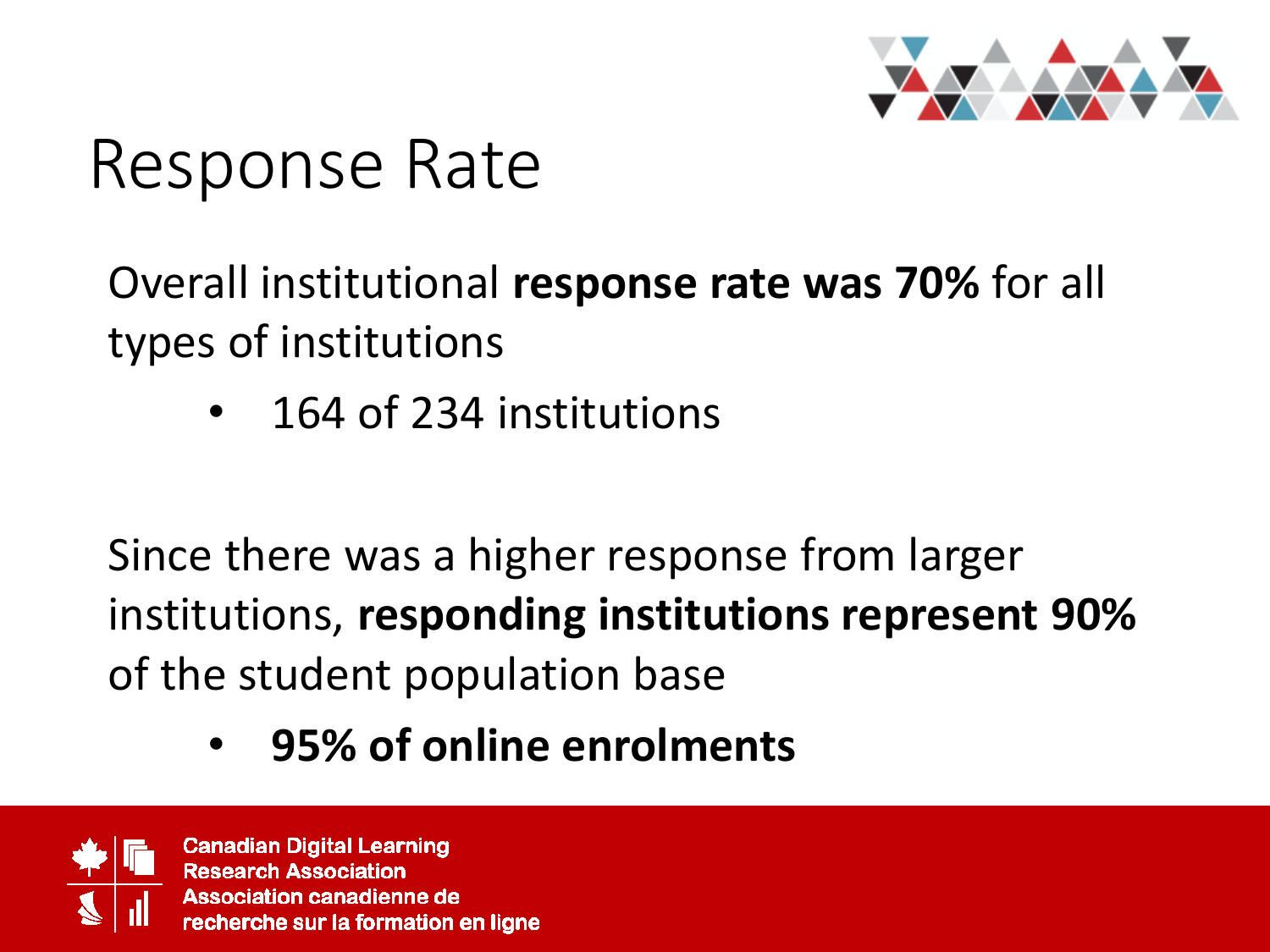

# Key Findings

1. Online learning is the primary delivery modality of distance education and continues to **steadily increase**.

2. Digital learning is in an ongoing state of evolution and **definitions will need to evolve** to reflect changing practices.

3. There is a growing understanding of the **importance of tracking online enrolment data**.

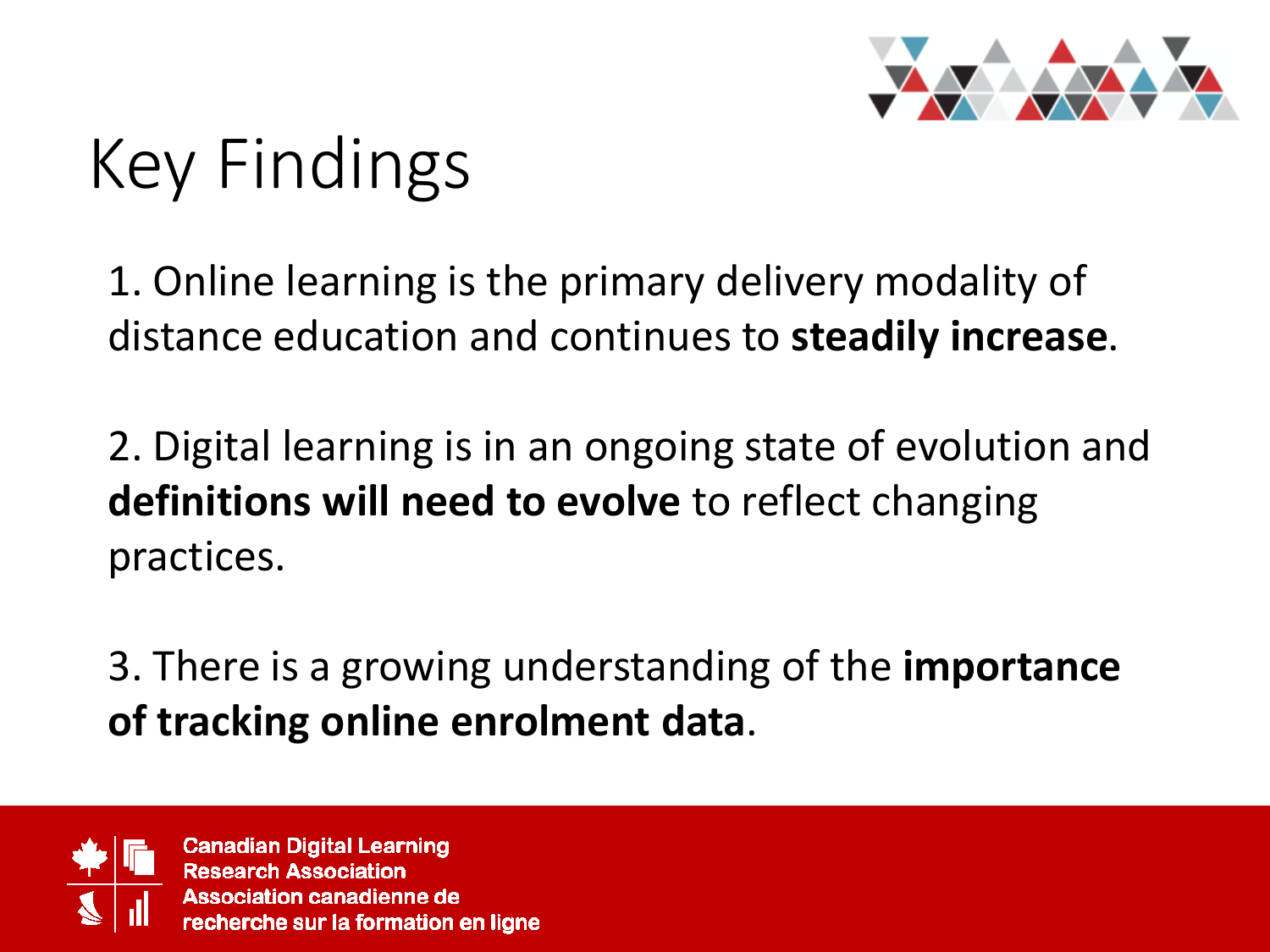

# Key Findings

#### 4. Numerous institutions are **exploring the use of alternative credentials**.

#### 5. The use of **OER is widespread but continues to be experimental**.

6. The results illustrate a paradox between the stated **perception that online learning is important** for institutions compared to the **implementation of strategies for online learning**.

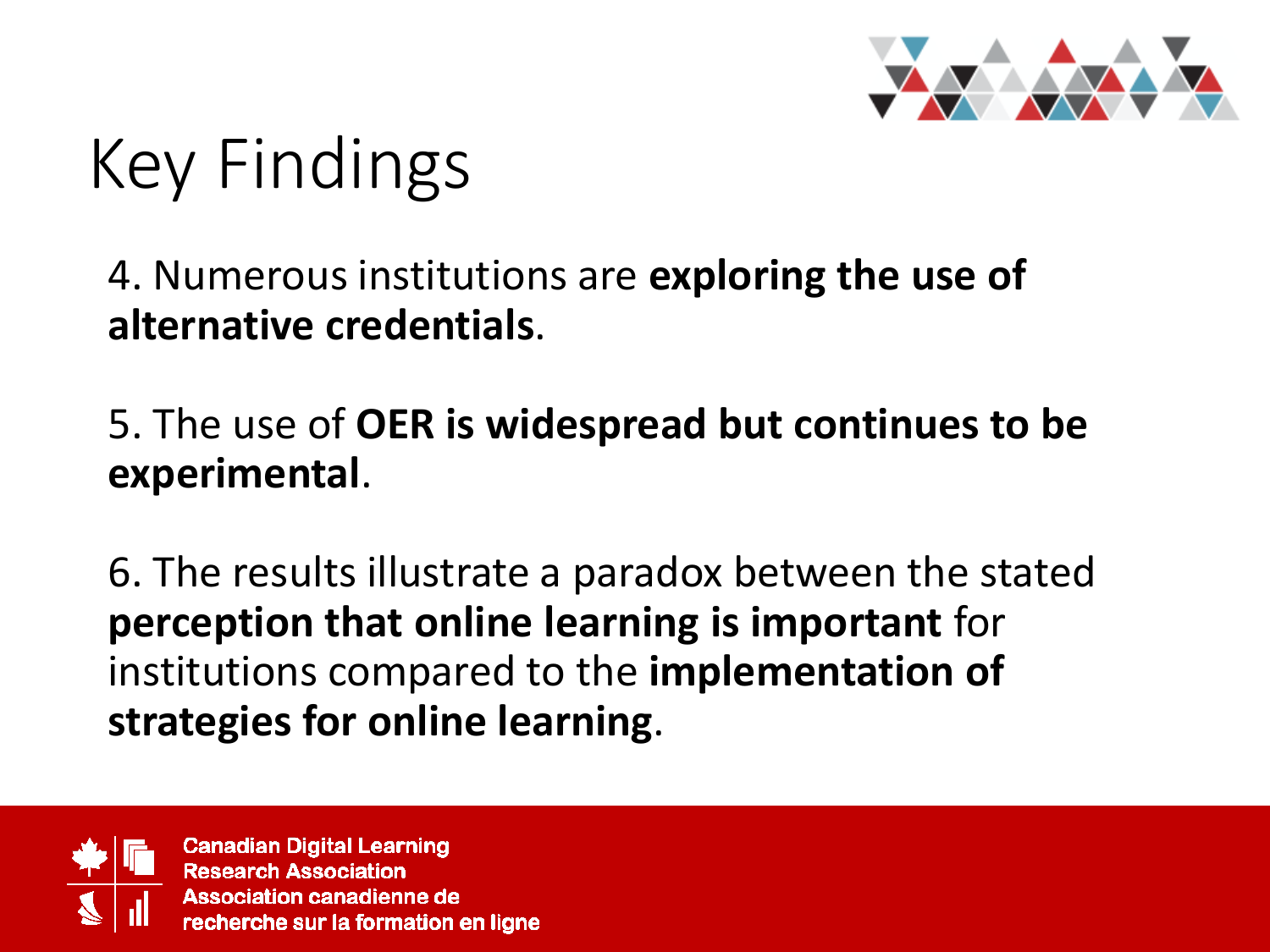

# Online Enrolments

101 institutions reported online enrolment numbers in 2018 and 2019.

The online course registrations **grew by about 10%**  while total number of course registrations remained essentially unchanged.

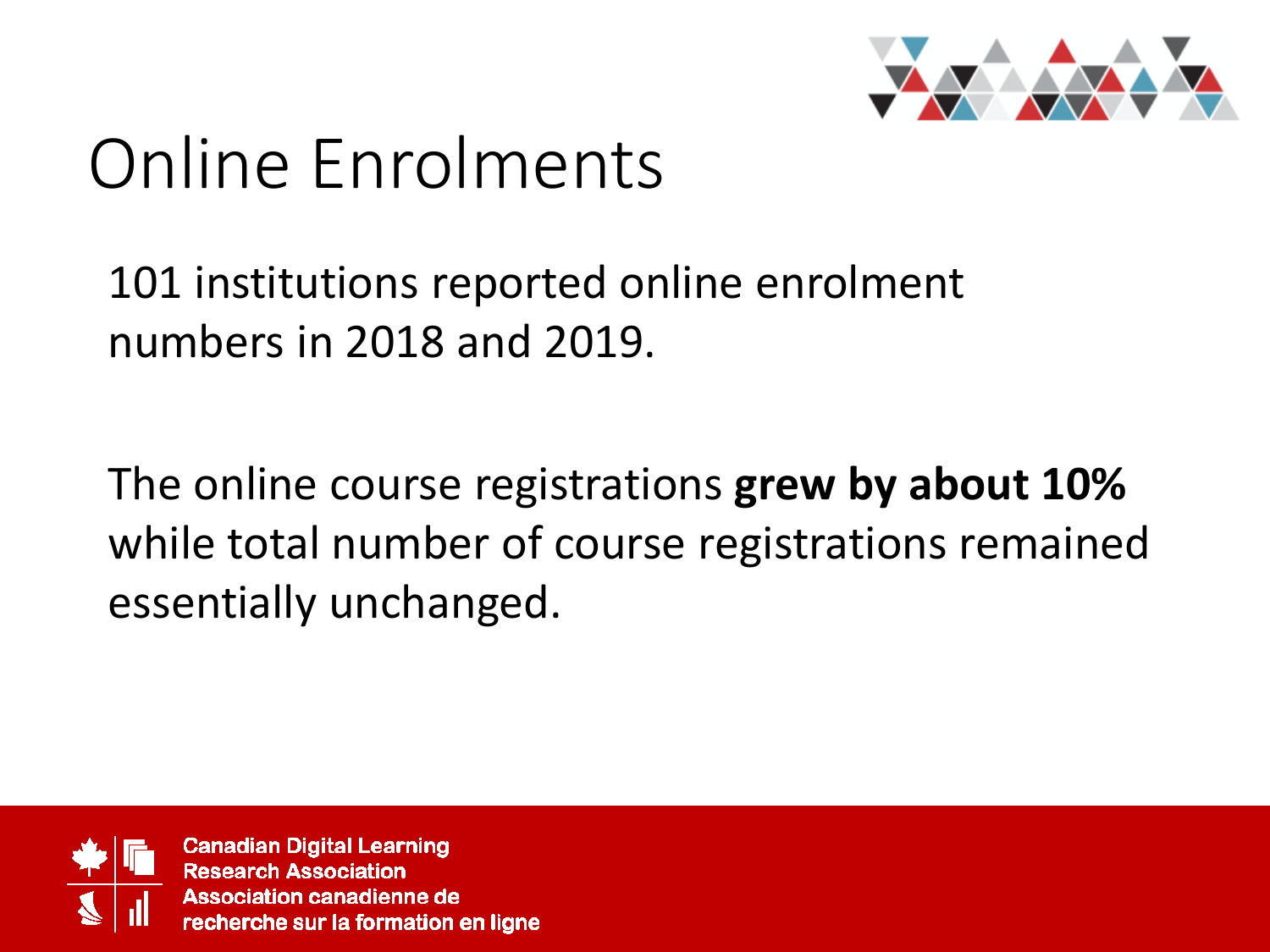

# Online Enrolments: Challenges

#### Lack of a **universal reporting requirement**

- Different reporting standards for each province
- Wide-ranging internal tracking requirements within institutions

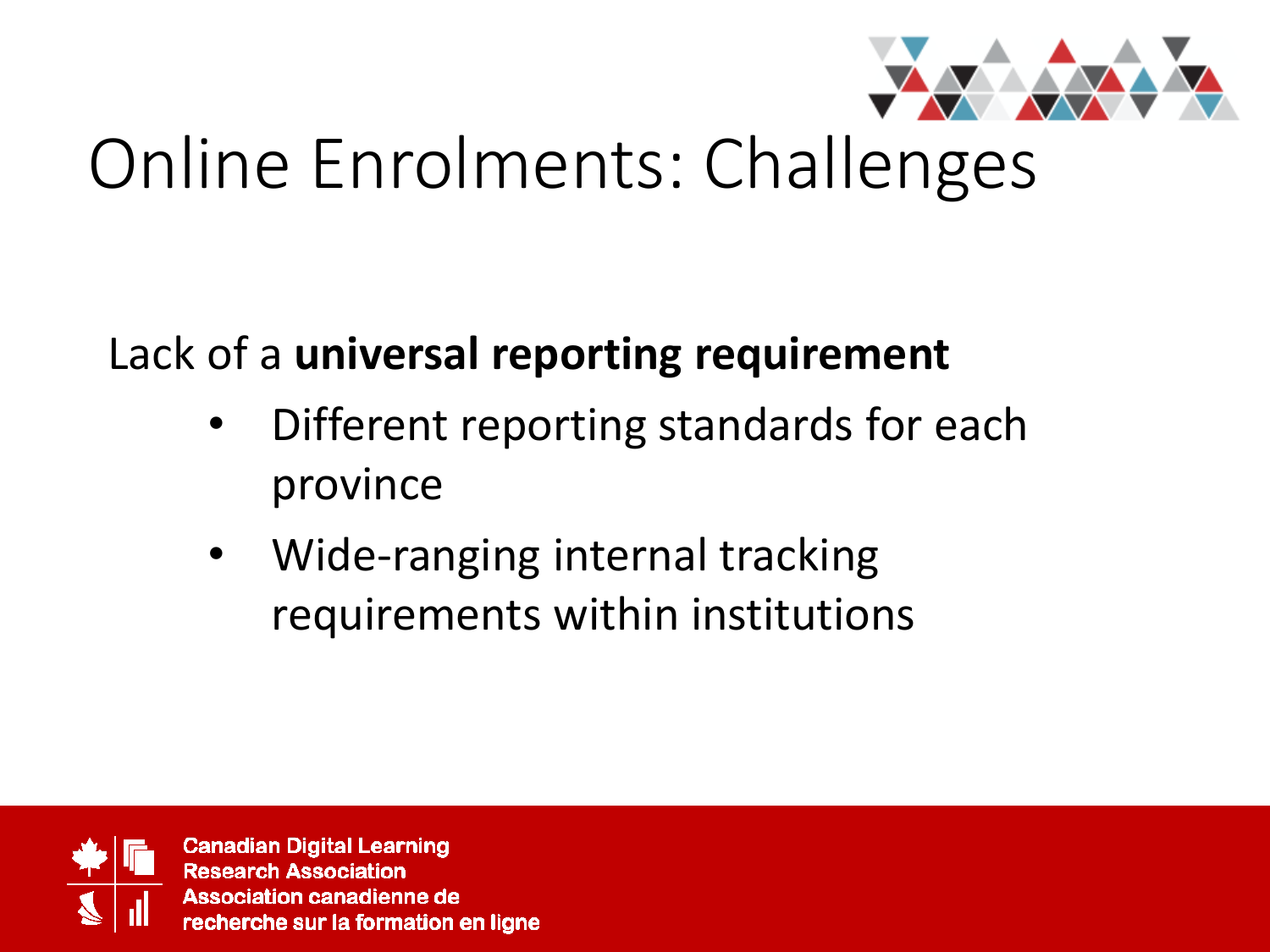

## Online Enrolments: Level of Study

Universities were asked about online enrolments by level of study.

The proportion of online undergraduate/graduate enrolments is similar to the proportion of overall undergraduate/graduate enrolments.

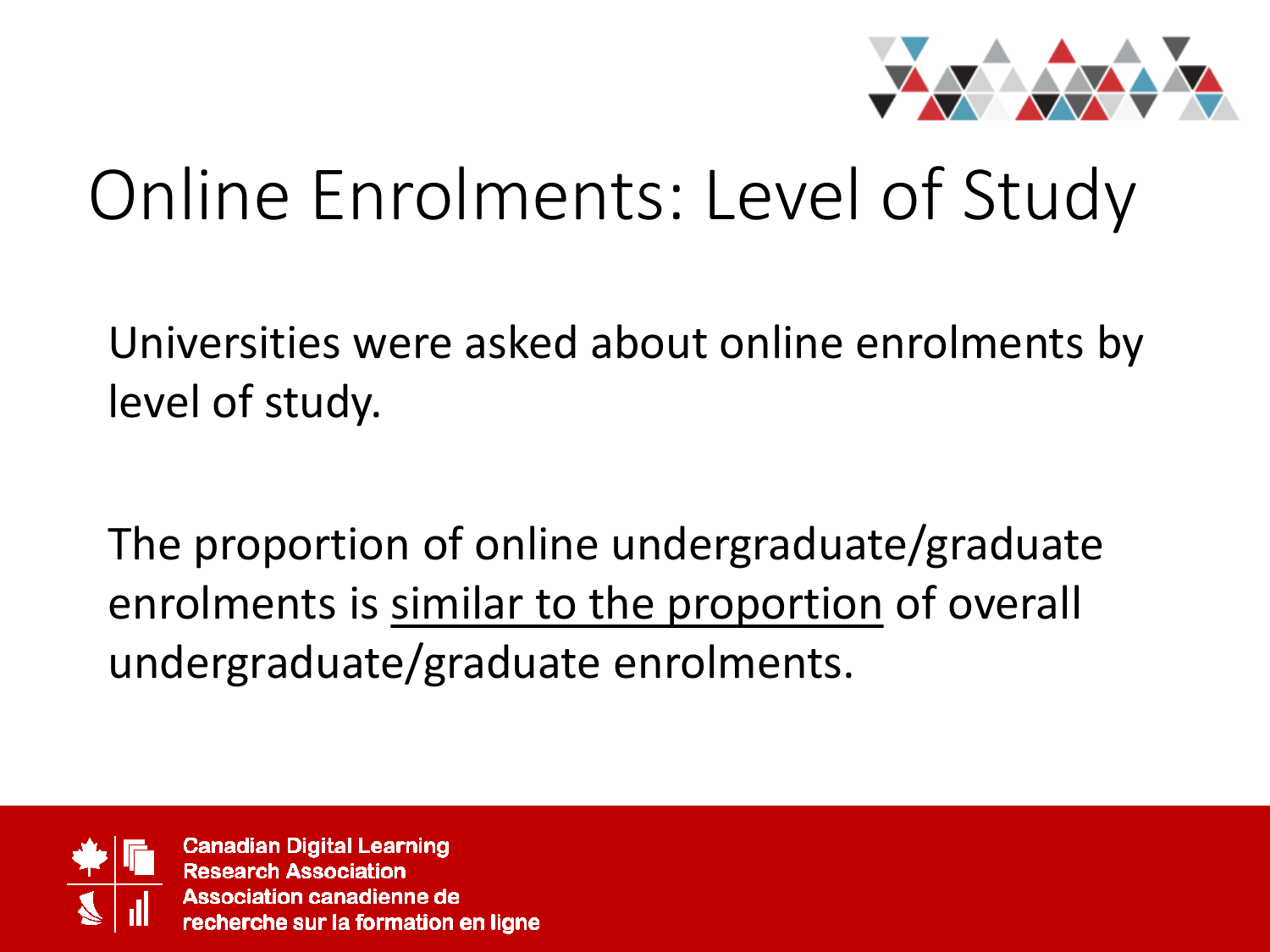

### Online Enrolments: Expectations

#### The majority of institutions **expect online enrolments to increase** in the coming year.

EXPECTED CHANGE IN ONLINE ENROLMENTS FOR NEXT YEAR



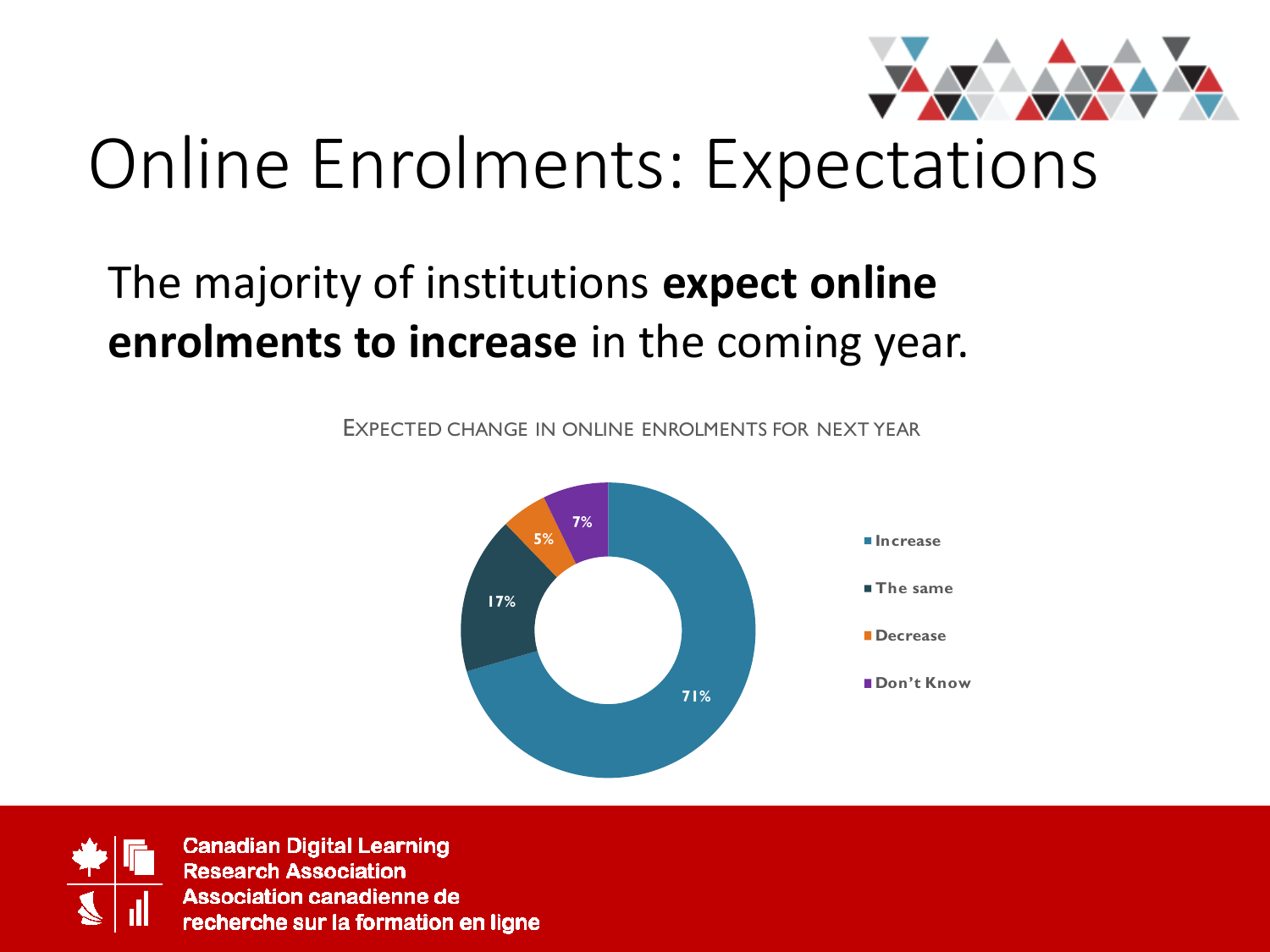

### Alternative Credentials

Institutions are experimenting with the implementation of alternative credentials.

Due to the emergent nature of these offerings, there is **a need to develop consensus definitions**.

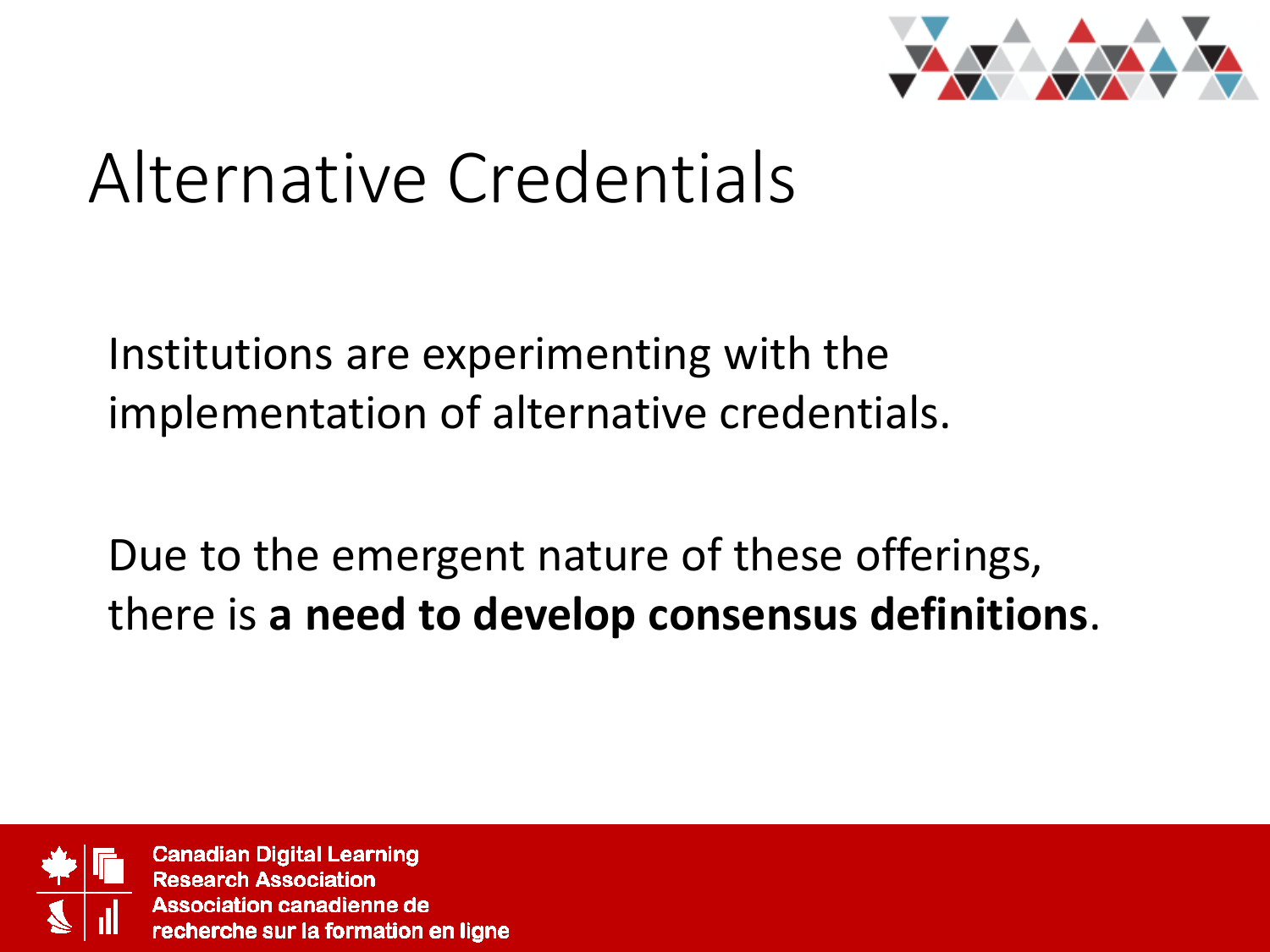

### Alternative Credentials

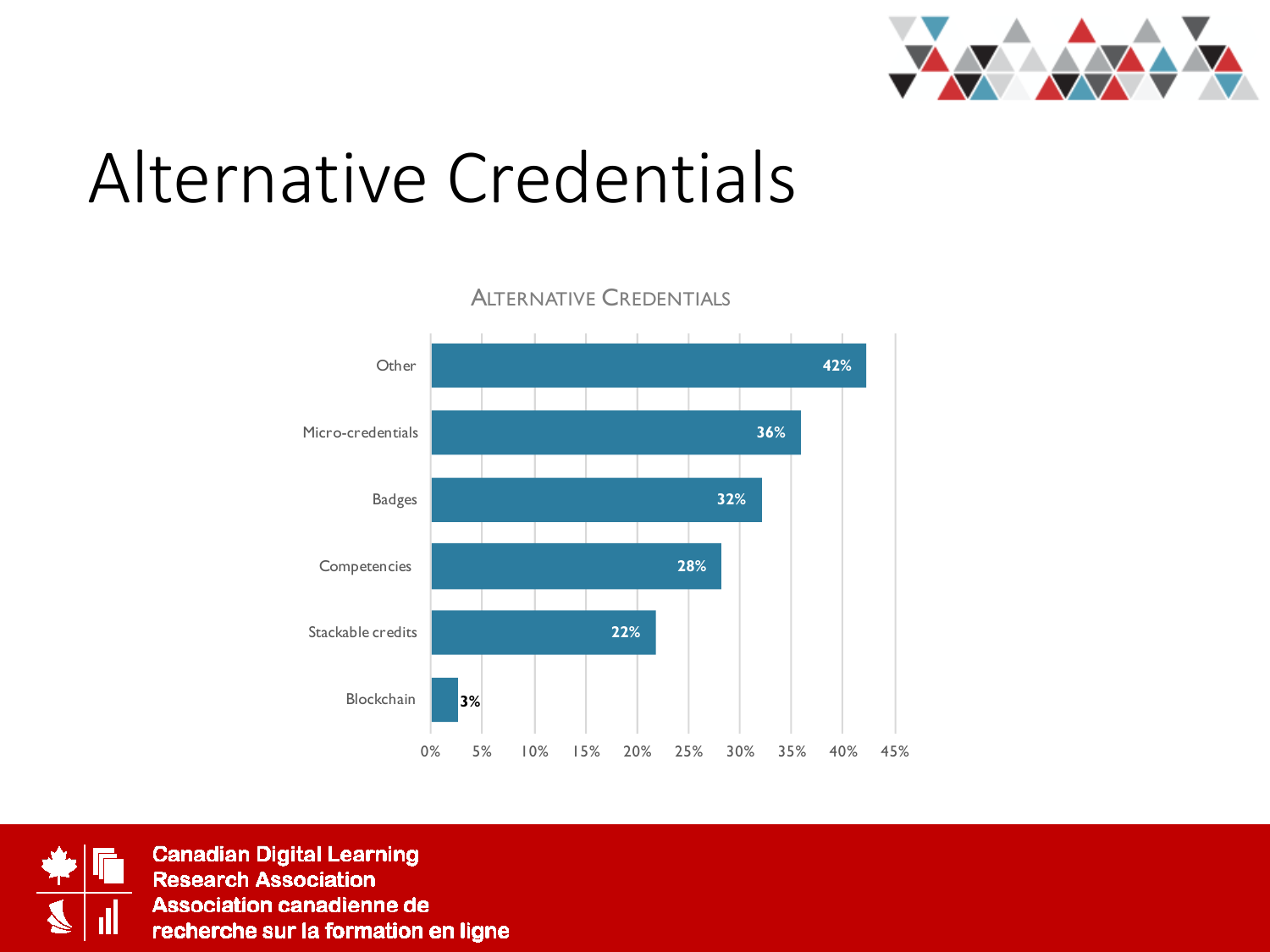

# **Technologies**

#### Beyond LMS technology, which is status quo, **video technologies have become an important tool** for institutions.

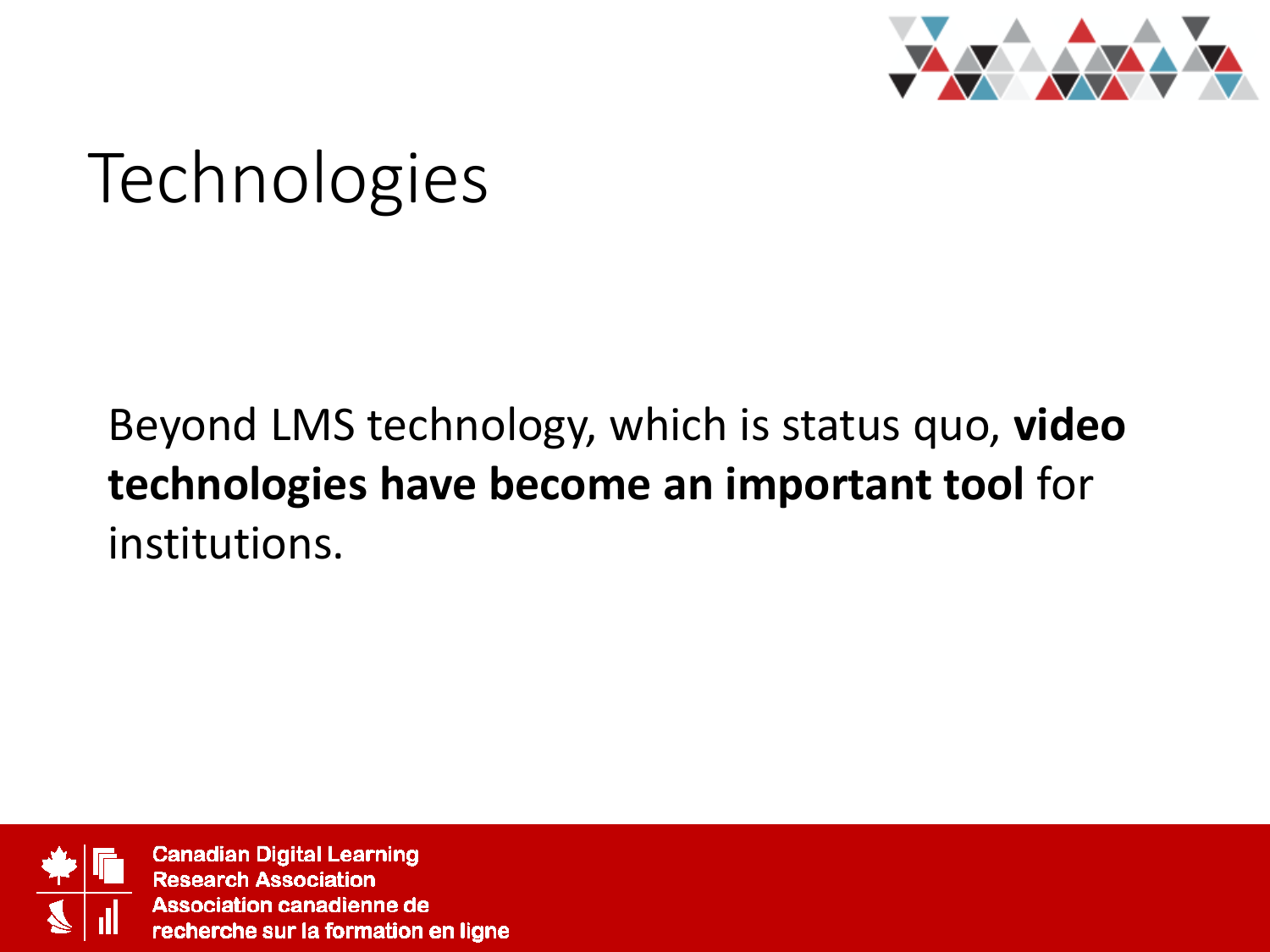

# Technologies



TECHNOLOGIES USED IN ONLINE COURSES

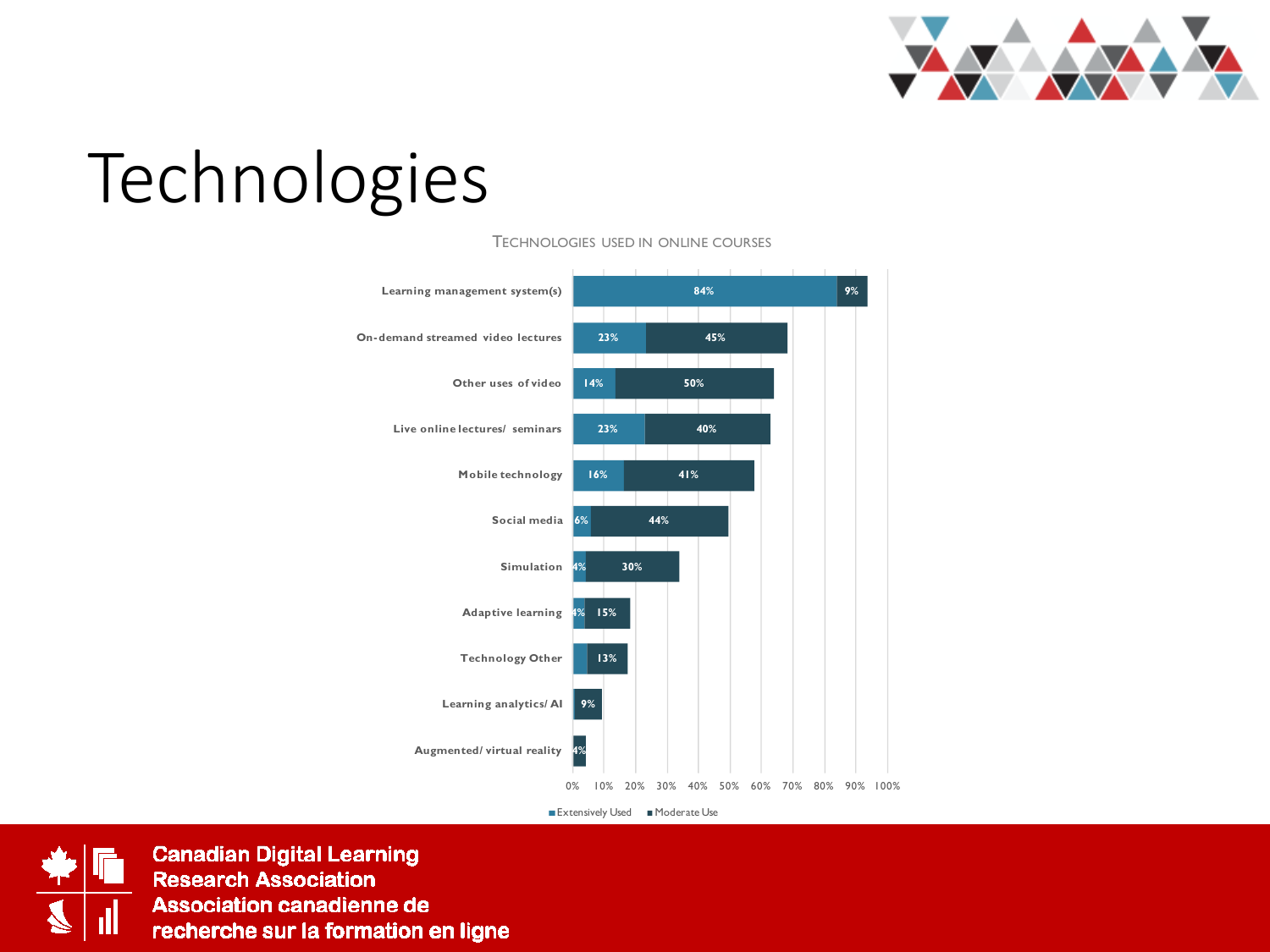

#### Barriers

Training and support for faculty in the delivery of online and digital learning is central to overcoming the primary barriers to the adoption of online education.

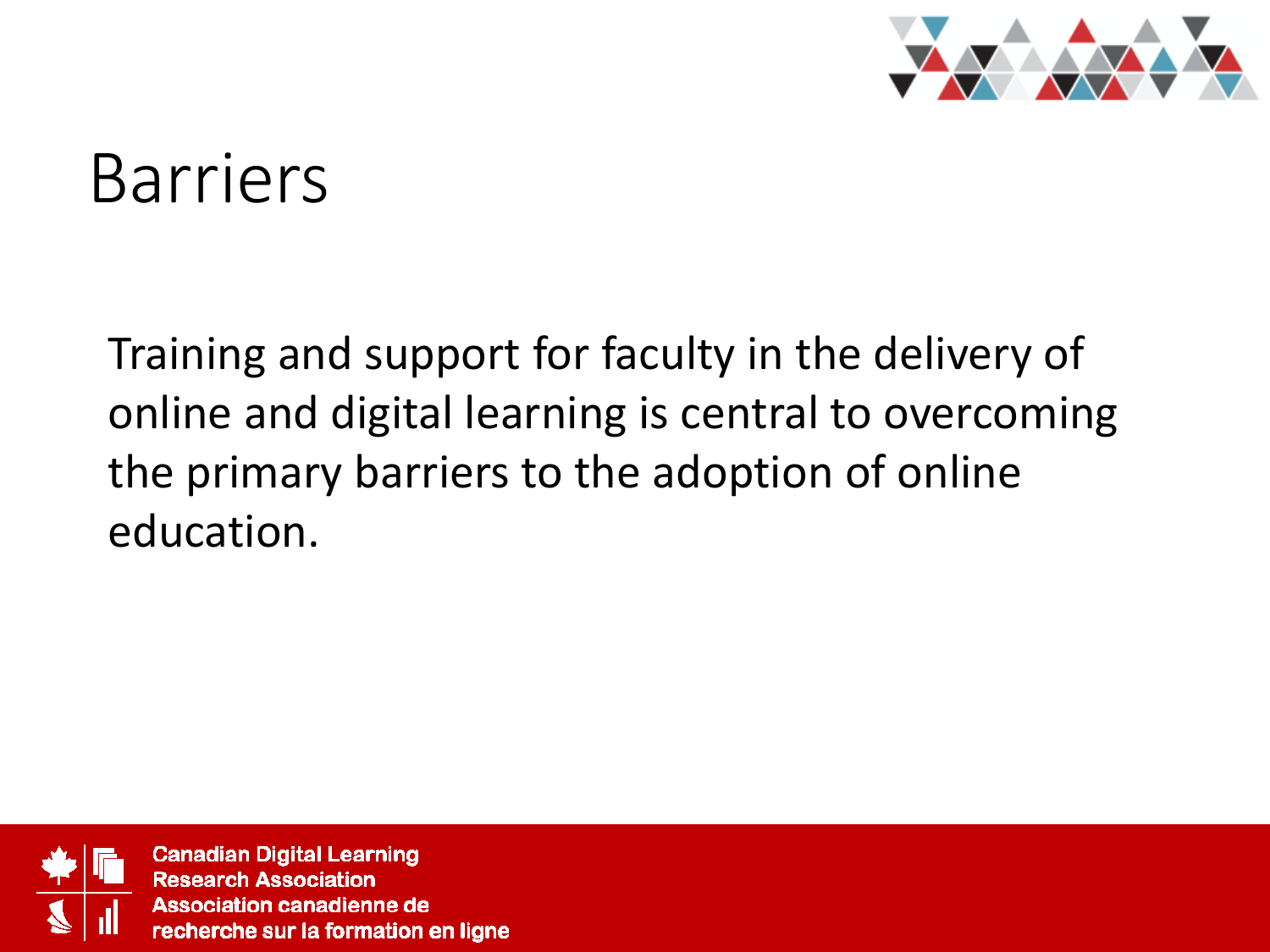

### Professional Development

PROFESSIONAL DEVELOPMENT FOR EXPERIENCED FACULTY TEACHING ONLINE.



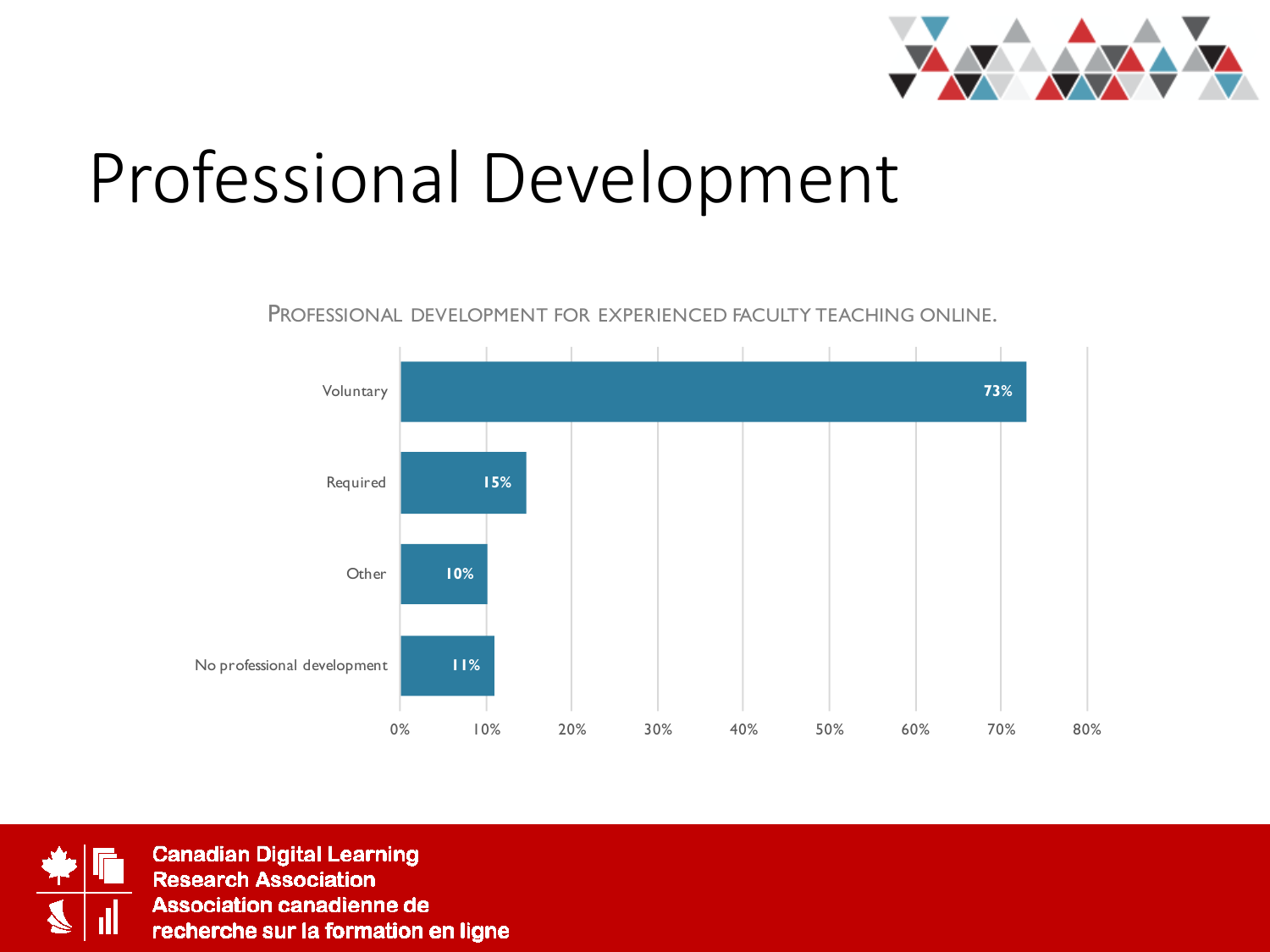

### Recommendations

Deep dive into the who/where/why/how

Future research at the faculty and student level

Resolving the year-to-year inconsistencies surrounding online enrolment data

Gathering enrolment data every 2-3 years vs. annually